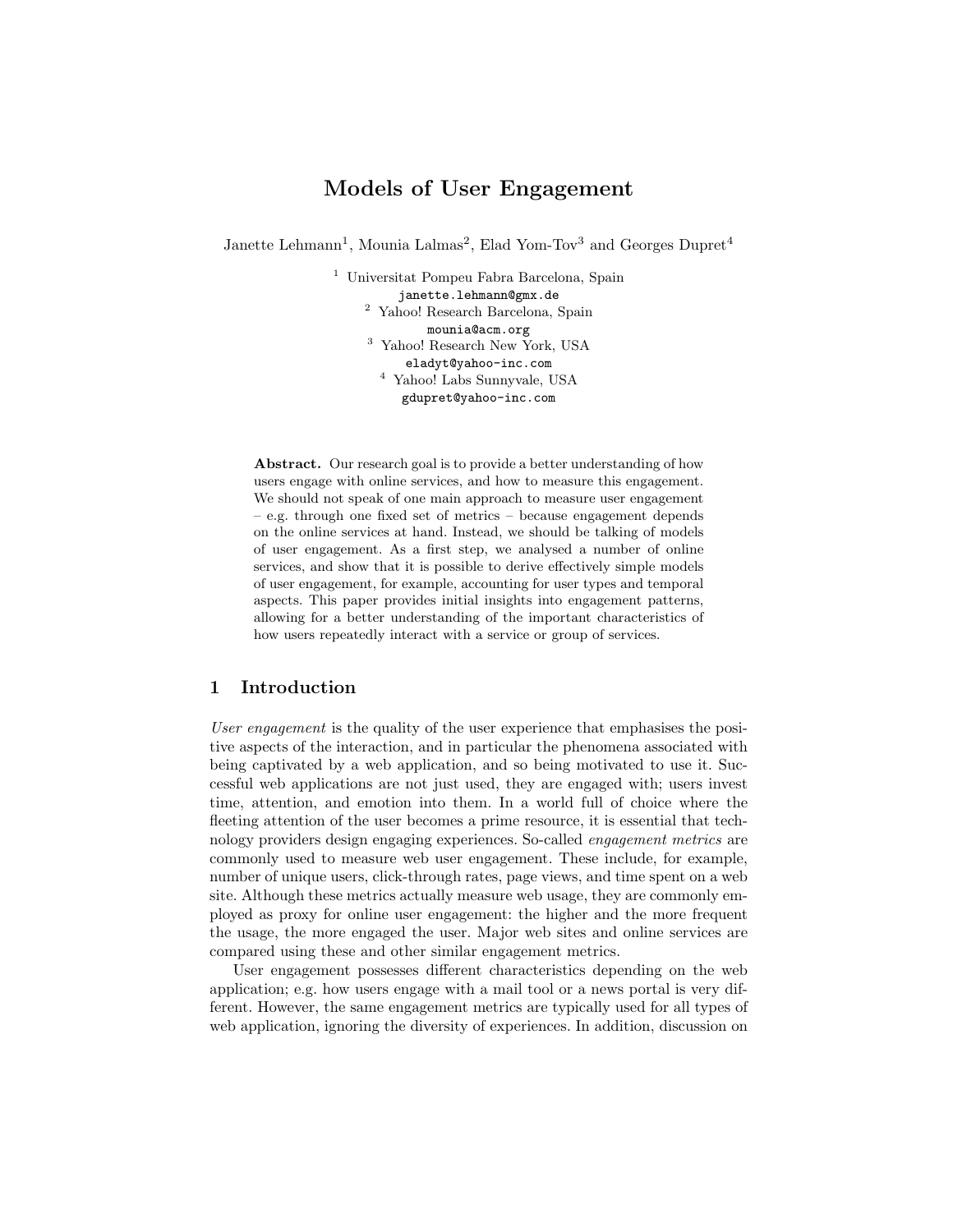the "right" engagement metrics is still going on, without any consensus on which metrics to be used to measure which types of engagement. The aim of this paper is to demonstrate the diversity of user engagement, through the identification and the study of models of user engagement.

To this end, we analysed a large number of online sites, of various types (ranging from news to e-commerce to social media). We first show the diversity of engagement for these sites. To identify models of engagement, we cluster all sites using various criteria (dimensions) of engagement (e.g. user types, temporal aspects). Our results are two-fold. First, we can effectively derive models of user engagement, for which we can associate characteristics of the type of engagement. Second, by using various criteria, we gain different but complementary insights into the types of engagement.

The paper is organised as follows. Section 2 provides related work. Section 3 describes the data and engagement metrics used. Section 4 demonstrates the diversity of user engagement. Section 5 presents the methodology adopted to identify models of user engagement, and the outcomes. Section 6 looks at relationships between models, providing further insights into types of engagement. We finish with our conclusions and thoughts for future work.

### 2 Related Work

Approaches to measure user engagement can be divided into three main groups: self-reported engagement, cognitive engagement, and online behaviour metrics. In the former group, questionnaires and interviews  $(e.g. [8, 5])$  are used to elicit user engagement attributes or to create user reports and to evaluate engagement. They can be carried out within a lab setting, or via on-line mechanisms (including crowd-sourcing). However, these methods have known drawbacks, e.g. reliance on user subjectivity [10]. The second approach uses task-based methods (e.g. dualtask [9], follow-on task), and physiological measures to evaluate the cognitive engagement (e.g. facial expressions, vocal tone, heart rate) using tools such as eye tracking [3], heart rate monitoring, and mouse tracking [4].

Measures in the second group, although objective, are suitable for measuring only a small number of interaction episodes at close quarters. In contrast, the web-analytics community has been studying user engagement through online behaviour metrics that assess users' depth of engagement with a site. For instance, [6] describes engagement metrics that indicate whether or not users consume content slowly and methodically, return to a site, or subscribe to feeds. Widely used metrics include click-through rates, number of page views, time spend on a site, how often users return to a site, number of users, and so on. Only online behaviour metrics are able to collect data from millions of users. Although these metrics cannot explicitly explain why users engage with a service, they act as proxy for online user engagement: the higher and the more frequent the usage, the more engaged the user. Indeed, two millions of users accessing a service daily is a strong indication of a high engagement with that service. Furthermore, by varying specific aspects of the service, e.g. navigation structure, content, func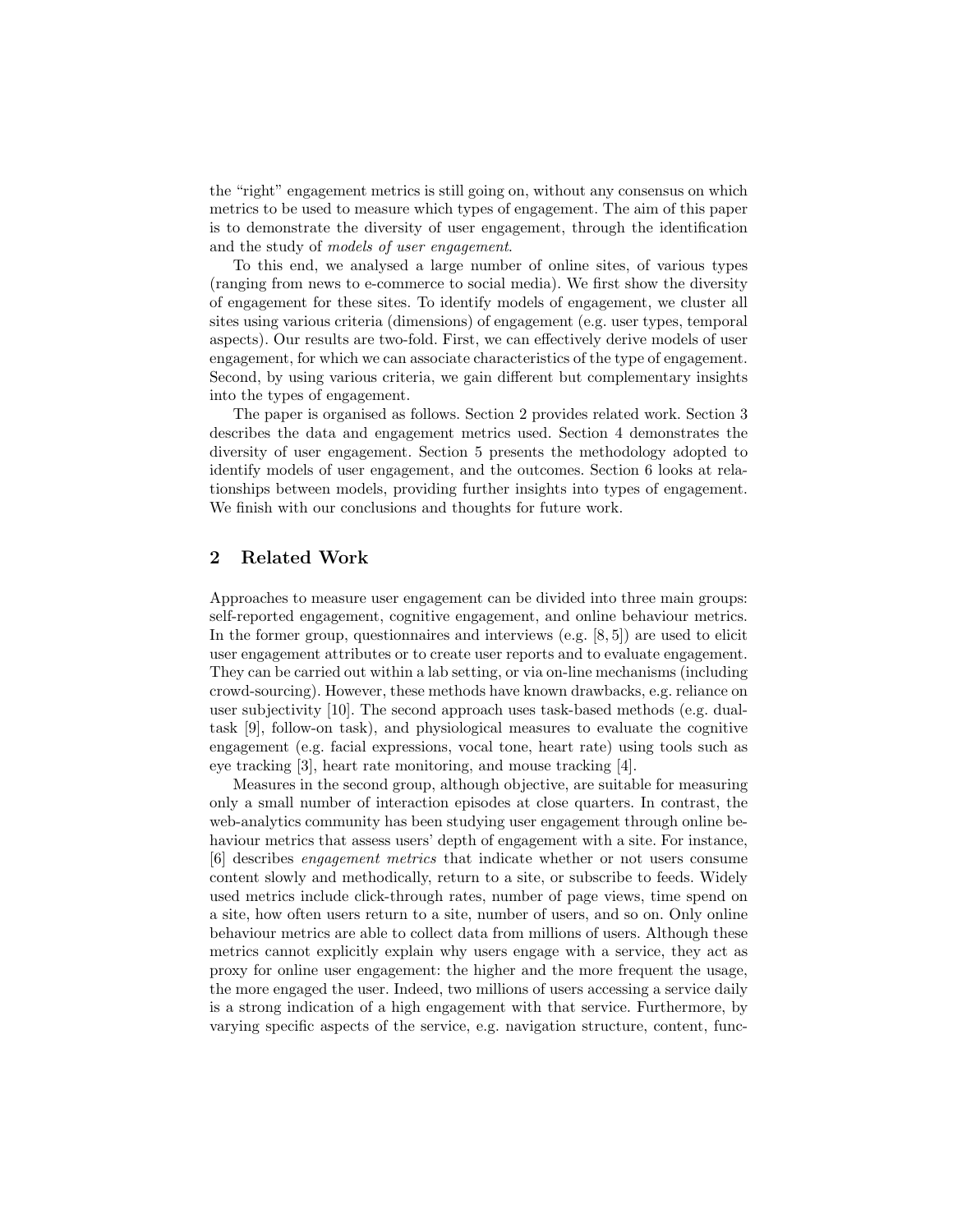tionality, and measuring the effect on engagement metrics can provide implicit understanding on why users engage with the service. Finally, although this group of measures is really accounting for "site engagement", we retain the terminology "user engagement" as it is commonly used by the online and consultancy industries. This paper looks at models of user engagement based on this third group of metrics.

## 3 Metrics and Interaction Data

Engagement metrics The metrics used in this paper are listed in Table 1. As our aim is to identify models of user engagement, we restrict ourselves to a small set of widely reported metrics. We consider three types of engagement metrics, reflecting, popularity, activity, and loyalty. Popularity metrics measure how much a site is used, e.g. total number of users. The higher the number, the more popular the corresponding site. How a site is used is measured with activity metrics, e.g. average number of clicks per visit across all users. Loyalty metrics are concerned with how often users return to a site. An example is the return rate, i.e. average number of times users visited a site<sup>5</sup>. Loyalty and popularity metrics depend on the considered time interval, e.g. number of weeks considered. A highly engaging site is one with a high number of visits (popular), where users spend lots of time (active), and return frequently (loyal). It is however the case, as demonstrated next, that not all sites, whether popular or not, have both active and loyal users, or vice versa. It does not mean that user engagement on such sites is lower; it is simply different. Our conjuncture is that user engagement depends on the site itself.

Interaction data This study required a large number of sites, and a record of user interactions within them. We collected data during July 2011 from a sample of approximately 2M users who gave their consent to provide browsing data through the Yahoo! toolbar. These data are represented as tuples (timestamp, bcookie, url). We restrict ourselves to sites with at least 100 distinct users per month, and within the US. The latter is because studying the engagement of sites across the world requires to account for geographical and cultural differences, which is beyond the scope of the paper. This resulted in 80 sites, encompassing a diverse set of sites and services such as news, weather, movies, mail, etc.

### 4 Diversity in Engagement

Sites Figure 1 reports the normalized engagement values for the eight metrics and the 80 sites under study. All original values  $v_i$  of metric v are translated into an ordinal scale and then normalized  $(\mu_v$  is the mean of the ordinal  $v_i$ values, and  $\sigma_v$  is the corresponding standard deviation value):  $v_i' = (v_i - \mu_v) / \sigma_v$ .

<sup>&</sup>lt;sup>5</sup> A user can return several times on a site during the same day, hence this metric is different to the number of active days.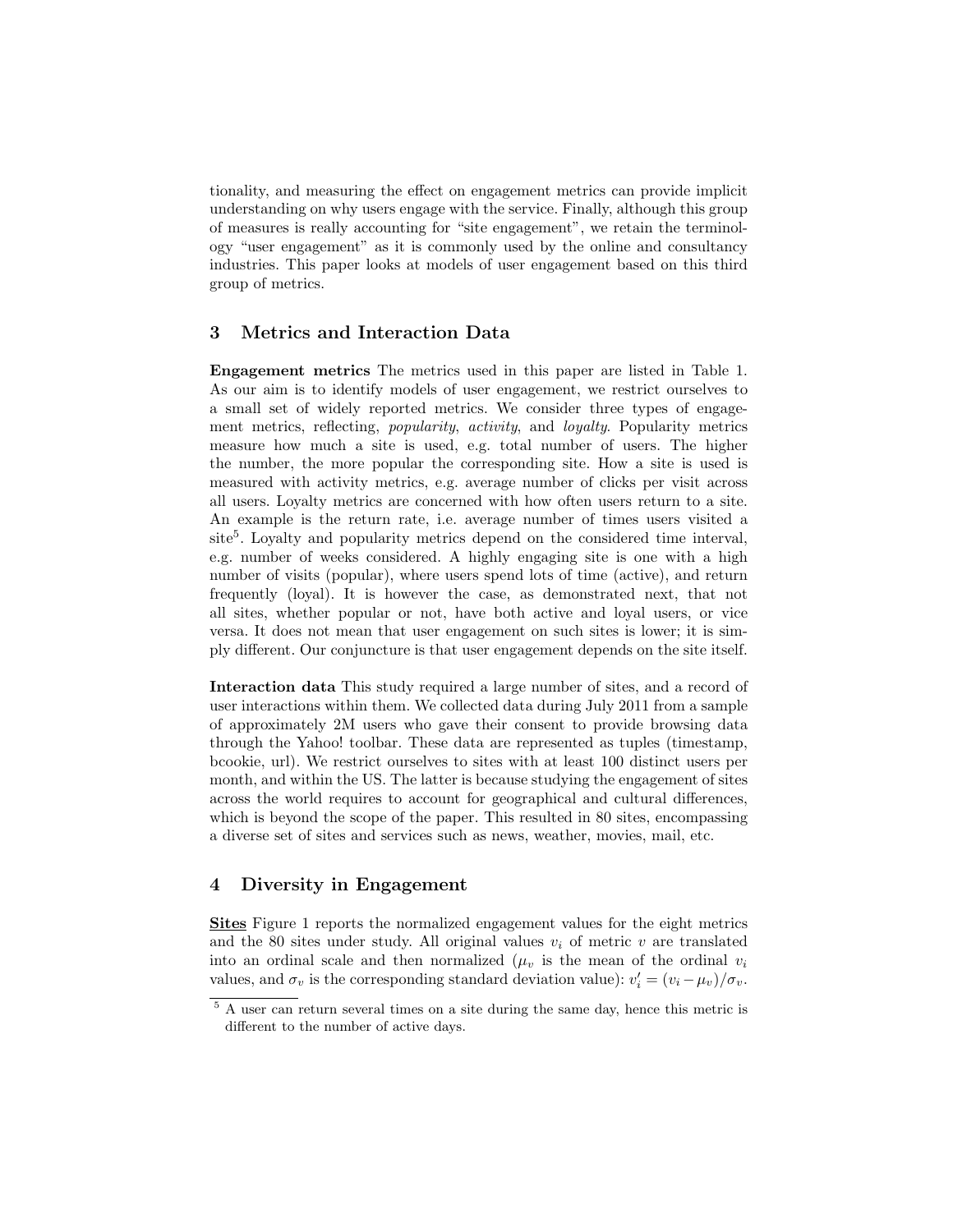Table 1. Engagement metrics used in this paper.

| <b>Metrics</b>                                     | Description                                                                                                                                                    |
|----------------------------------------------------|----------------------------------------------------------------------------------------------------------------------------------------------------------------|
|                                                    | <b>Popularity</b> (for a given time frame)                                                                                                                     |
| #Users<br>$\#\mathrm{Visits}$<br>$\#\text{Clicks}$ | Number of distinct users.<br>Number of visits.<br>Number of clicks (page views).                                                                               |
| Activity                                           |                                                                                                                                                                |
|                                                    | ClickDepth Average number of page views per visit.<br>DwellTimeA Average time per visit (dwell time).                                                          |
| Loyalty                                            | (for a given time frame)                                                                                                                                       |
|                                                    | ActiveDays Number of days a user visited the site.<br>ReturnRate Number of times a user visited the site.<br>DwellTimeL Average time a user spend on the site. |

The average value (ordinal) of an engagement metric becomes then zero. The y-axes in Figure 1 order the sites in terms of number of users  $(\#Users)$ . Finally, MergeUE is the linear combination of  $\#Users$ , DwellTimeA, and ActiveDays.

We can see that sites differ widely in terms of their engagement. Some sites are very popular (e.g. news sites) whereas others are visited by small groups of users (e.g. specific interest sites). Visit activity also depends on the sites, e.g. search sites tend to have a much shorter dwell time than sites related to entertainment (e.g. games). Loyalty per site differs as well. Media (news, magazines) and communication (e.g. messenger, mail) have many users returning to them much more regularly, than sites containing information of temporary interests (e.g. buying a car). Loyalty is also influenced by the frequency in which new content is published (e.g. some sites produce new content once per week). Finally, using one metric combining the three types metrics ( $MergeUE$ ) also shows that engagement varies across sites.

Metrics To show that engagement metrics capture different aspects of a site engagement, we calculate the pair-wise metrics correlations using Kendall tau  $(\tau)$ rank correlation on the ordinal values. The resulting average intra-group correlation is  $\tau = 0.61$ , i.e. metrics of the same groups mostly correlate; whereas the average inter-group correlation is  $\tau = 0.23$ , i.e. metrics from different groups correlate weakly or not at all. This shows that the intuition we followed when we grouped the metrics is confirmed in practice.

The three popularity engagement metrics show similar engagement type for all sites, i.e. high number of users implies high number of visits ( $\tau = 0.82$ ), and vice versa. For the loyalty metrics, high dwell time per user comes from users having more active days ( $\tau = 0.66$ ), and returning regularly on the site  $(\tau = 0.62)$ . The correlation between the two activity metrics is lower  $(\tau = 0.33)$ . There are no correlation between activity and, popularity or loyalty metrics.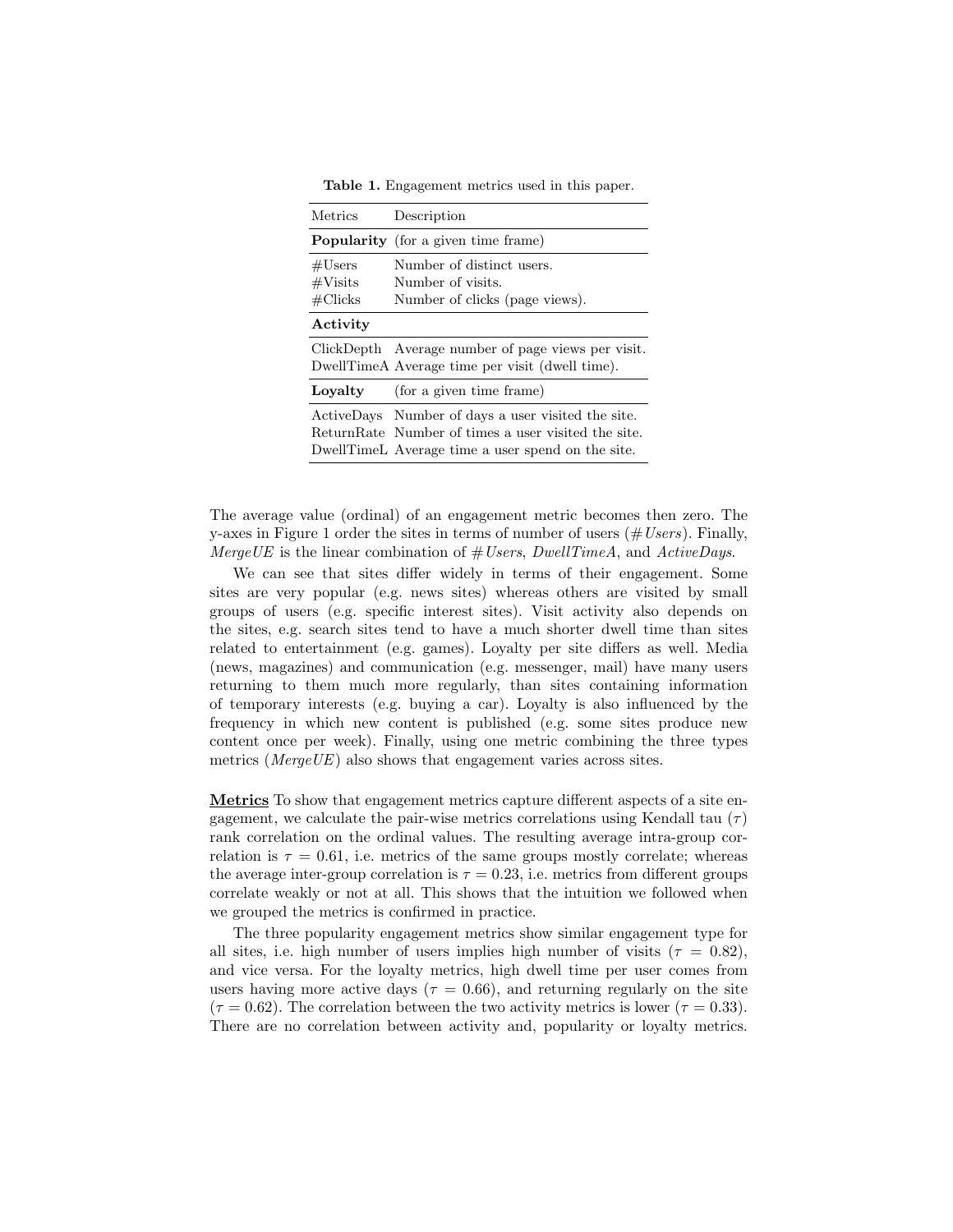

Fig. 1. Normalized engagement values per site (y-axes order sites by  $\#$ Users).



High popularity does not entail high activity ( $\tau = 0.09$ ). Many site have many users spending little time on them; e.g. a search site is one where users come, submit a query, get the result, and if satisfied, leave the site. This results in a low dwell time even though user expectations were entirely met. The same argument hold for a site on Q&A, or a weather site. What matters for such sites is their popularity. Finally, we observe a moderate correlation ( $\tau = 0.49$ ) between loyalty and popularity metrics. This is because popular sites are those to which users return regularly. The same reasoning applies for the other metrics of these two groups.

Users Studies have shown that users may arrive in a site by accident or through exploration, and simply never return. Other users may visit a site once a month,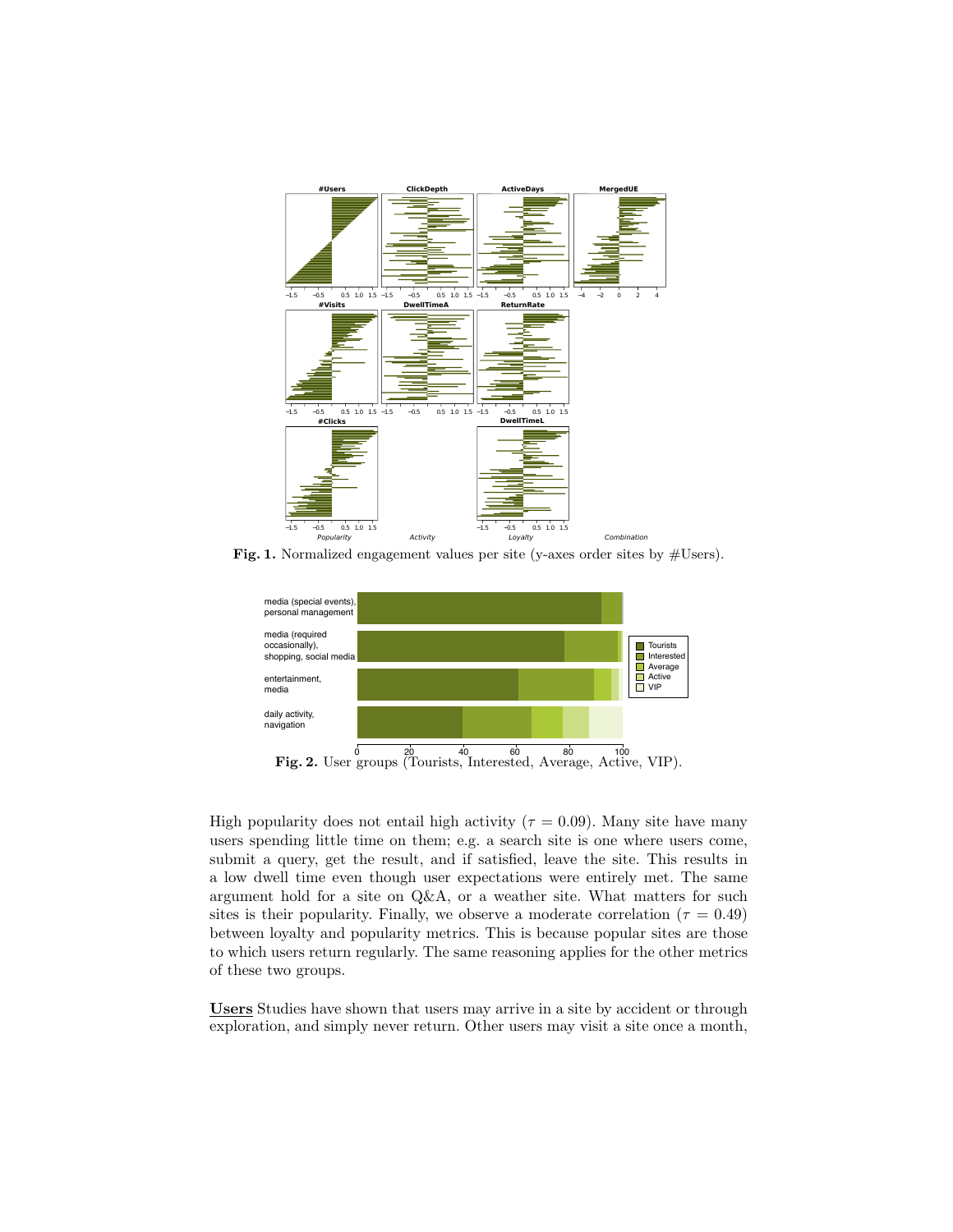for example a credit card site to check their balance. On the other hand, sites such as mail may be accessed by many users on a daily basis. We thus looked at how active users are within a month, per site. The number of days a user visited a site over a month is used for this purpose. We create five types of user groups<sup>6</sup>:

| Number of days with a visit |
|-----------------------------|
| 1 day                       |
| $2-4$ days                  |
| $5-8$ days                  |
| $9-15$ days                 |
| $> 16$ days                 |
|                             |

The proportion of the user groups for each site is calculated, then sites with similar proportion of user groups are clustered using k-means. Four cluster were detected and the cluster centers calculated. Figure 2 displays the four cluster centers, i.e. the proportion of user groups per cluster. The types of sites in each cluster are shown, as illustration. We observe that the proportion of tourist users is high for all sites. The top cluster has the highest proportion of tourist users; typical sites include special events (e.g. the oscars) or those related to configuration. The second from the top cluster includes sites related to specific information that are occasionally needed; as such they are not visited regularly within a month. The third cluster includes sites related to e-commerce, media, which are used on a regular basis, albeit not daily. Finally, the bottom cluster contains navigation sites (e.g. landing page) and communication sites (e.g. messenger). For these sites, the proportion of VIP users is higher than the proportion of active and average users. The above indicates that the type of users, e.g. tourist vs. VIP, matters when measuring engagement.

Time Here, we show that depending on the selected time span different types of engagement can be observed. We use  $#Users$  to show this. Using the interaction data spanning from February to July 2011, we normalized the number of users per site (#Users) with the total number of users that visited any of the sites on that day. The time series for each site was decomposed into three temporal components: periodic, trend and peak, using local polynomial regression fitting [1]. To detect periodic behaviour we calculated the correlation between the extracted periodic component and the residual between the original time series and the trend component. To detect peaks, the periodic component was removed from the time series and peaks were detected using a running median.

Figure 3 shows graphically the outcomes for four sites (under examples). Possible reasons for a periodic or peak behaviours are given (under influence). Finally, sites for which neither periodic behaviour nor peak were found are given (under counter-example). The engagement pattern can be influenced by external and internal factors. Communication, navigation and social media sites tend to be more "periodically used" than media sites. Access to media sites tends to be

<sup>6</sup> The terminology and the range of days is based on our experience in how user engagement is studied in the online industry. For instance, a VIP user is one that comes on average 4 days per week, so we chose the value 16 days within a month.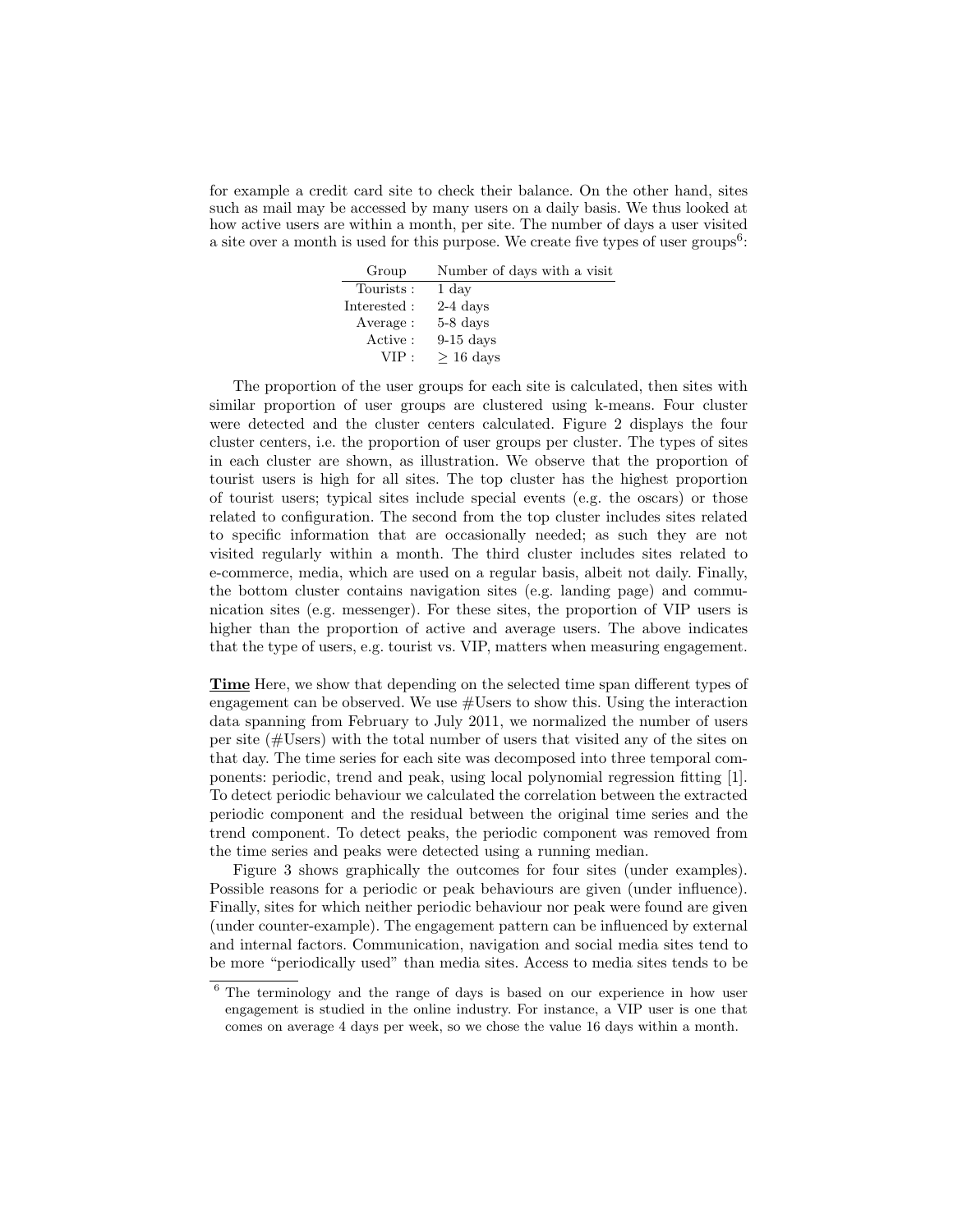

**Fig. 3.** Engagement over time using  $\#$ Users (February – July 2011).

influenced by external factors (important news) or the frequency of publishing new information. Interesting is the fact that sites with a periodic behaviour tend to have no peaks and sites with peaks tend not to be periodic. Thus accounting for time is likely to bring important insights when measuring site engagement.

## 5 Models of User Engagement

The previous section showed differences in site engagement. Now, we study these differences to identify patterns (models) of user engagement. The base for all studies is a matrix containing data from the 80 sites under study. Each site is represented by eight engagement metrics. A metric can be further split into several dimensions based on user and time combinations (e.g., number of visits on weekdays versus weekends). The values of each metric are transformed into an ordinal scale so as to overcome scaling issues. We clustered the sites using the kernel k-means algorithm [2], with a Kendall tau rank correlation kernel [7]. The number of clusters are chosen based on the eigenvalue distribution of the kernel matrix. After clustering, each cluster centroid is computed using the average rank of cluster members (for each metric). To describe the centroids (the models), we refer to the subset of metrics selected based on the correlations between them and the Kruskal-Wallis test with Bonferonni correction, which identifies values of metrics that are statistically significantly different for at least one cluster (compared to the other clusters).

Three sets of models are presented, based on the eight engagement metrics (general), accounting for user groups (user-based), and capturing temporal aspects (time-based). Although all dimensions could be used together to derive one set of models (e.g. using dimensionality reduction to elicit the important characteristics of each model), generating the three sets separately provides clear and focused insights into engagement patterns. When presenting each model, we give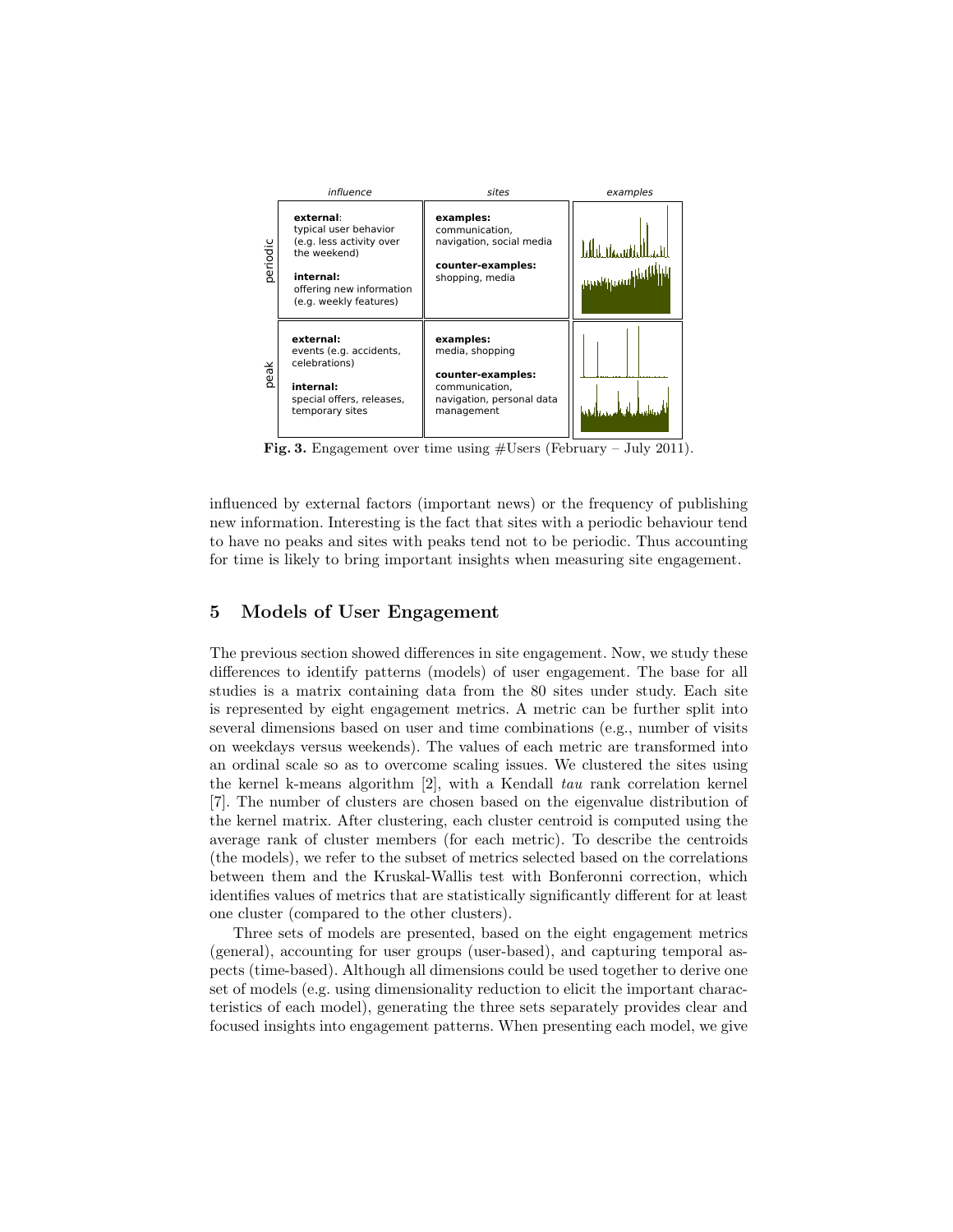

Fig. 4. General models of engagement – Top panels display the cluster (model) centers. Bottom panels provide the corresponding model descriptions.

illustrative examples of the types of sites belonging to them. It is, however, not the aim of this paper to explain why each site (in terms of e.g. content, function, structure) belongs to which model, and the associated implications.

### 5.1 General Models

First, we look at models of user engagement, without accounting for user type or temporal aspect. We refer to them as "general models". We use our eight metrics to generate them. Six "general" models of user engagement were generated, and visualized in Figure 4. As the three popularity metrics exhibit the same effect, only  $\#Users$  is reported. The same applies for the loyalty metrics, i.e. only ActiveDays is reported. The two activity metrics yield different behaviours, hence are both shown.

In **model m<sub>g1</sub>**, high popularity is the main factor; by contrast, low popularity characterizes **model**  $m_{g6}$ . Media sites providing daily news and search sites follow **model**  $m_{g1}$ ; whereas **model**  $m_{g6}$  captures interest-specific sites. The main factor for **model**  $m_{g2}$  is a high number of clicks per visit. This model contains e-commerce and configuration (e.g. profile updating) sites, where the main activity is to click. By contrast, **model**  $m_{g3}$  describes the engagement of users spending time on the site, but with few click and with low loyalty. The model is followed by domain-specific media sites of periodic nature, which are therefore not often accessed. However when accessed, users spend more time to consume their content<sup>7</sup>. Next, **model**  $m_{g4}$  is characterized by highly loyal users, who spend little time and perform few actions. Navigational sites (e.g. front pages) belong to **model**  $m_{g4}$ ; their role is to direct users to interesting content

<sup>7</sup> Looking further into this, it seems that the design of such sites (compared to mainstream media sites) leads to such type of engagement, since new content is typically published on their front page. Thus users are not enticed to reach (if any) additional content in these sites. This is the sort of reasoning that becomes possible by looking at models of user engagement, as investigated in this paper.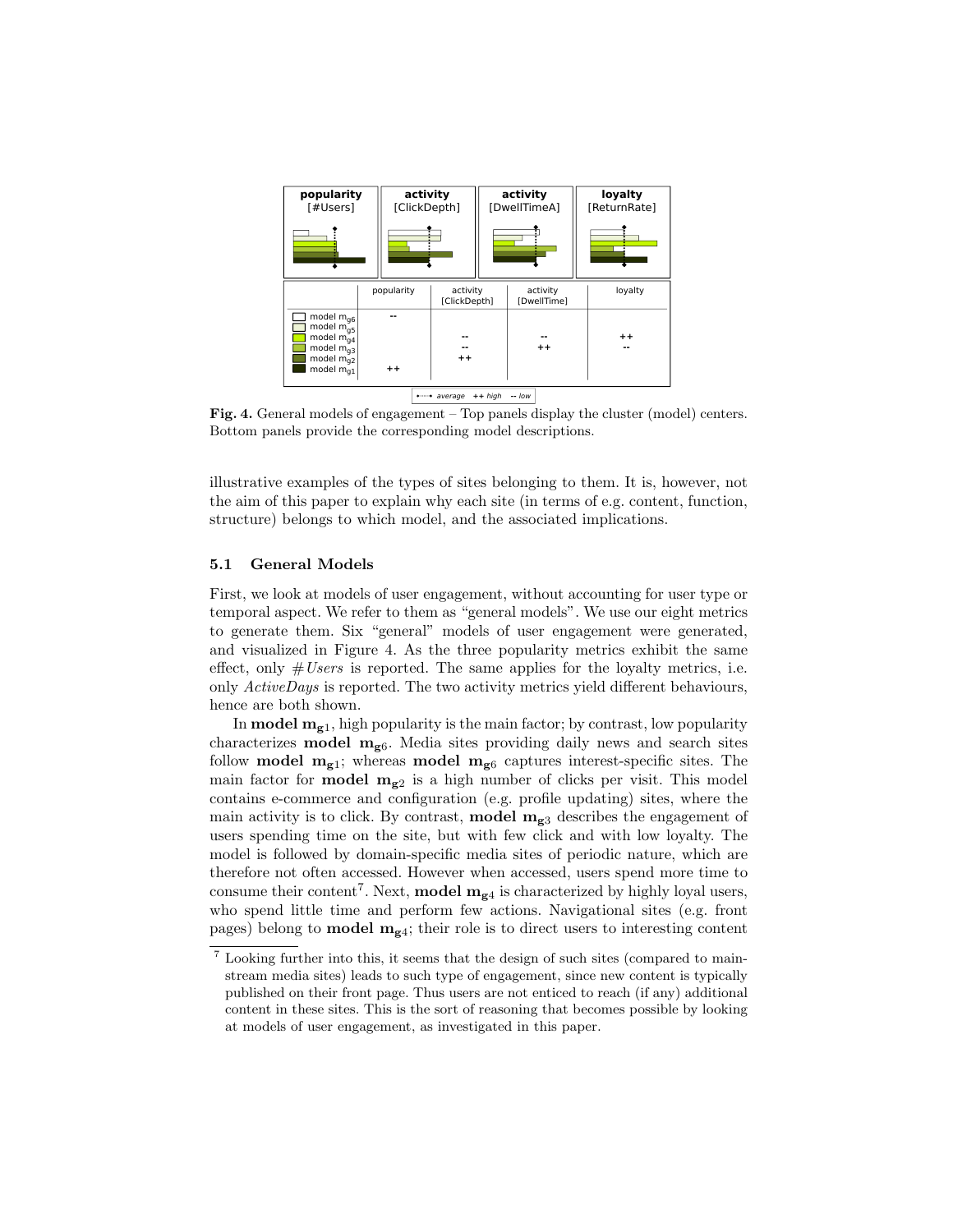in other sites, and what matters is that users come regularly to them. Finally, model  $m_{g5}$  captures sites with no specific engagement patterns.

#### 5.2 User-based Models

We investigate now models of user engagement that account for the five user groups elicited in Section 4. The eight metrics were split, each into five dimensions, one for each user group, i.e. VIP to Tourists. This gives 40 engagement values per site. A site without a particular user group get 0 values for all metrics for that group. We obtain seven "user-based" models (clusters), visualized in Figure 5. We only report the results for one metric of each group  $#Users$ , DwellTimeA and ReturnRate), as these are sufficient for our discussion.

The first two models, **model m**<sub>u1</sub> and **model m**<sub>u2</sub> are characterised by high popularity across all user groups. Activity is high across all user groups for model  $m_{u2}$ , whereas it increases from Tourist to VIP users for model  $m_{u1}$ . Finally, both models are characterised by an increase in loyalty from Tourist to VIP users. Popular media sites belong to these models. The next two models, model  $m_{u3}$  and model  $m_{u4}$ , exhibit the same increase in popularity from Tourist to VIP users. High loyalty across all groups and an increase in activity from Tourist to VIP users further characterise **model**  $m_{u3}$ . Sites falling in this model include navigation pages (e.g. front pages). High activity across all user groups apart for VIP and an increasing loyalty from Tourists to Active users is an important feature of **model**  $m_{u4}$ , which typically include game and sport sites. Interestingly, **model**  $m_{u4}$  is characterised by a low number of VIP users, compared to the three previous models.

Third, **model**  $m_{u5}$  model caters for the engagement of Tourist, Interested and Average users. Loyalty increases going from Tourist to Average users, which makes sense as loyalty is used to determine the user groups. More interestingly is that activity augments the same way, whereas popularity decreases. Shopping and social media sites belong to this model. Finally, **model m**<sub>16</sub> and **model**  $m_{u7}$ are concerned with the low engagement (popularity) of Interested and Tourist users, and only Tourist users, respectively. They correspond to sites on very particular interests or of a temporary nature; as such popularity for these two groups of users is low compared to other models. Moreover, **model**  $m_{u7}$  indicates that when on site, the activity of Tourist users is not negligible. By contrast, model  $m_{\text{u6}}$  highlights a higher activity of Interested users than Tourist users.

#### 5.3 Time-based Models

We look now at models of user engagement that account for the temporal aspect. For simplicity, we consider two time dimensions, weekdays and weekends. Each site becomes associated with fourteen metrics; seven of our engagement metrics are split into these two time dimensions (ActiveDays is not used, as it has a different time span). To elicit the differences in engagement on weekdays vs. weekends, we transformed the absolute engagement values into proportional ones, e.g. the proportional ReturnRate is ReturnRate<sub>weekdays</sub> / (ReturnRate<sub>weekdays</sub>)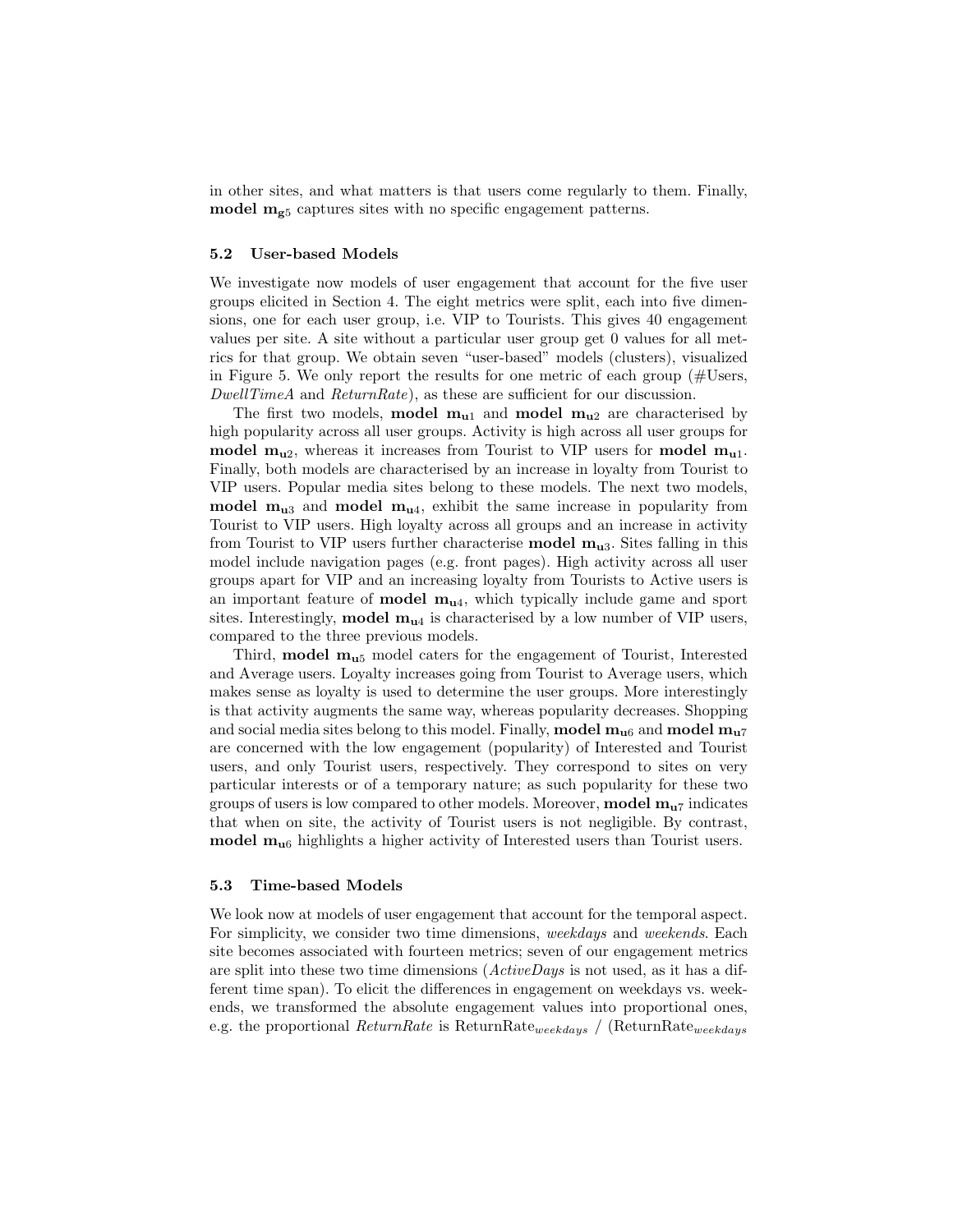

Fig. 5. User-based models of engagement – Top panels display the cluster (model) centers. Bottom panels provide the corresponding model descriptions.



Fig. 6. Time-based models of engagement – Top panels display the cluster (model) centers. Bottom panels provide the corresponding model descriptions.

 $+$  ReturnRate $weekend$ ). The same methodology as that used for the other types of models was then applied. This led to the identification of five "time-based" models of engagement (clusters), shown in Figure 6.

We can see that **model**  $m_{t1}$  and **model**  $m_{t2}$  describe sites with high popularity on weekends; loyalty is also high on weekends for **model**  $m_{t1}$ , whereas it is high on weekdays for **model**  $m_{t2}$ . Both models characterize sites related to entertainment, weather, shopping and social media. The loyalty in model  $m_{t2}$  is more significant on weekdays, because it contains sites for daily use,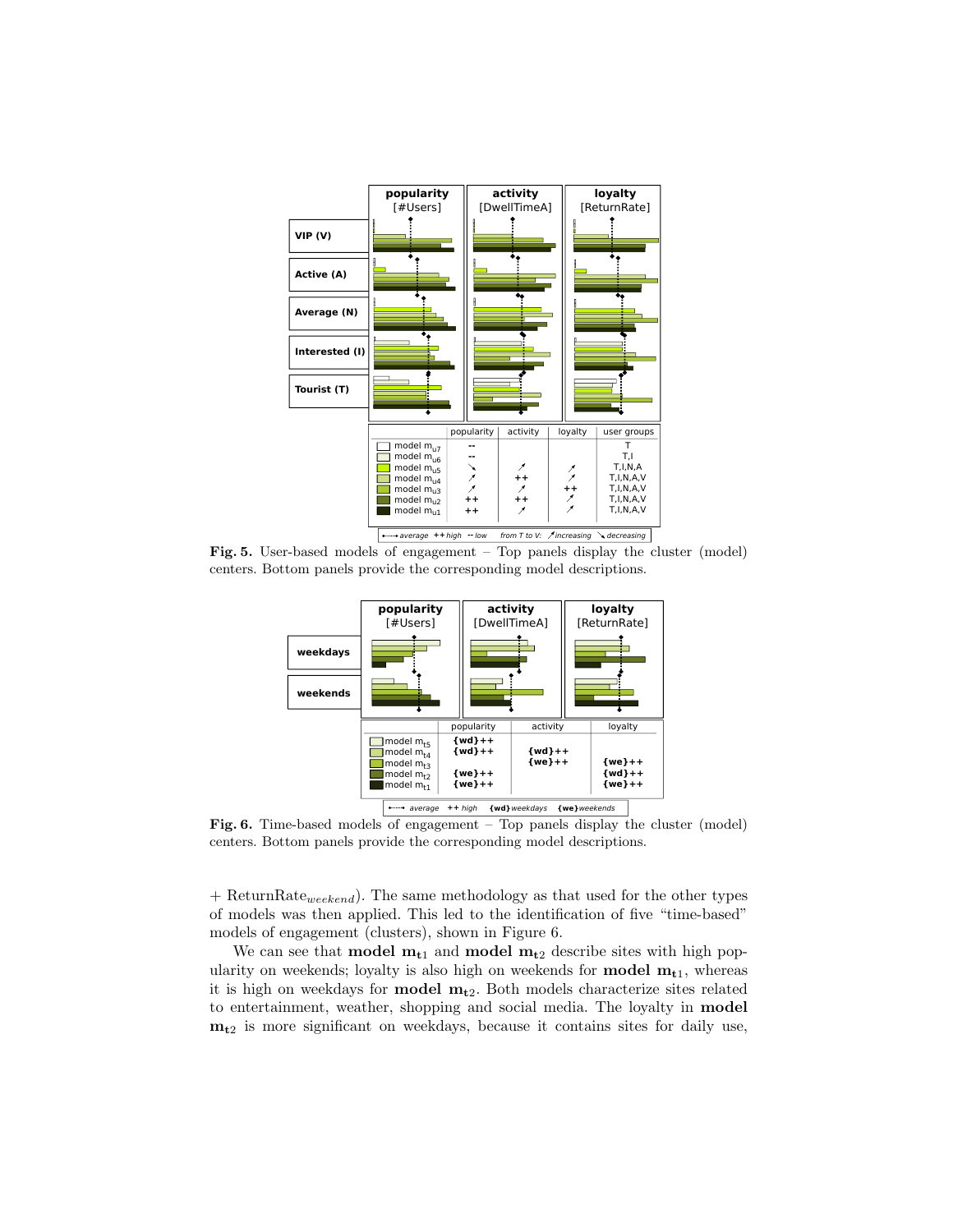Table 2. Intersections of the models – cluster similarities.

|         |  |                    | General User Time $ (Range [0, 5.61])$ |  |
|---------|--|--------------------|----------------------------------------|--|
| General |  | $0.00\,3.50\,4.23$ |                                        |  |
| User    |  | 3.50 0.00 4.25     |                                        |  |
| Time    |  | 4.23 4.25 0.00     |                                        |  |

whereas **model**  $m_{t1}$  contains sites relating to hobbies and special interests. Second, **model m<sub>t3</sub>** characterizes sites that are highly active, and to which users return frequently on weekends. Sites following this model include event related media sites (e.g. sport), search and personal data management (e.g. calendar, address book). Finally, **model**  $m_{t4}$  and **model**  $m_{t5}$  are similar as they both are characterised with high popularity during weekdays, and **model**  $m_{t4}$  is further characterised by high activity during weekdays. The models are followed by sites related to daily and particular news and software; **model**  $m_{t4}$  exhibits higher activity because it contains sites used for work issues.

### 6 Relationship between Models

We checked whether the three groups of models describe different engagement aspects of the same set of sites or that they are largely unrelated. We calculate the similarity between the three groups using the Variance of Information. The outcome is shown in Table 2 (5.61 is the maximal difference). We observe the highest (albeit low) similarity between the general and user-based models. The user- and time-based models differ mostly. Overall, all groups of models are independent i.e. they characterize different if not orthogonal aspects of user engagement, even though the matrices used to generate them are related.

We cannot show here all the relationships between each model of each group. Instead, we discuss two cases. For **model**  $m_{g1}$ , a general model characterizing popular sites,  $38\%$  of its sites belong to **model m**<sub>11</sub> (high popularity and increasing activity and loyalty from tourists to VIP users), and  $31\%$  follow model  $m_{u5}$ (no VIP users, decreasing popularity and increasing activity and loyalty from tourists to active users). We now look at the user-based **model**  $m_{u2}$  characterizing sites with high popularity and activity in all user groups and an increasing loyalty from Tourists to VIP users. Sites following this model are split into two time-based models, **model**  $m_{t2}$  (50%) (high popularity on weekends and high loyalty on weekdays), and **model**  $m_{t3}$  (50%) (high activity and loyalty on weekends). This comparison provides different angles into user engagement, allowing to zoom into particular areas of interests, e.g. further differentiating the "high loyalty" associated with **model**  $m_{u2}$  into weekdays vs. weekends.

### 7 Conclusions and Future Work

Our aim was to identify models of user engagement. We analysed a large sample of user interaction data on 80 online sites. We characterised user engagement